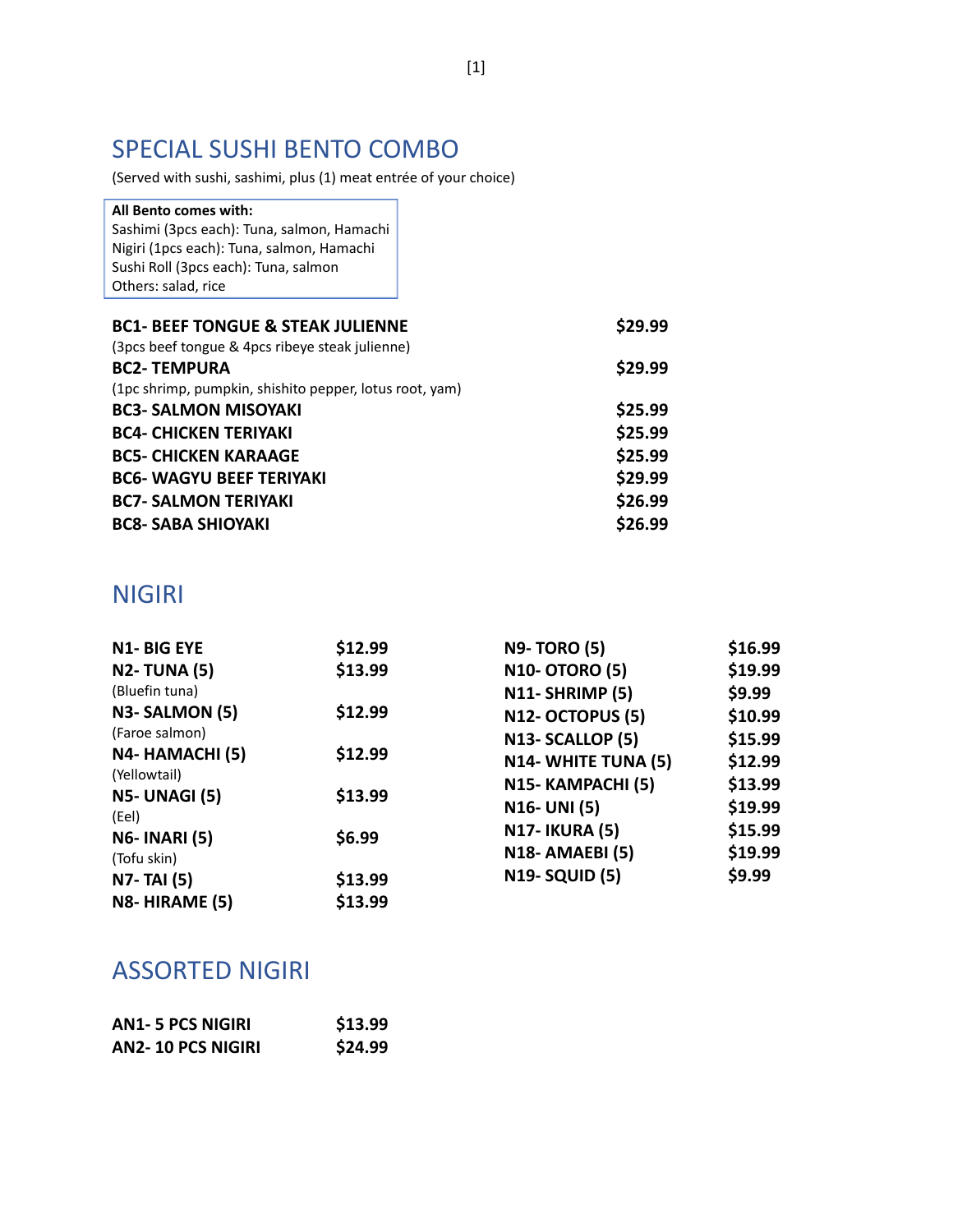# SASHIMI

| SA1-12 PCS SASHIMI (3 kinds) | \$19.99 |
|------------------------------|---------|
| SA2-16 PCS SASHIMI (4 kinds) | \$24.99 |
| <b>SA3- HAMACHI</b>          | \$16.99 |
| $(10 \text{ pcs})$           |         |
| <b>SA4- SALMON</b>           | \$16.99 |
| $(10 \text{ pcs})$           |         |
| <b>SA5-JAPAN OCTOPUS</b>     | \$12.99 |
| $(10 \text{ pcs})$           |         |
| <b>SA6- BLUEFIN TUNA</b>     | \$19.99 |
| $(10 \text{ pcs})$           |         |
| <b>SA7-BIG EYE</b>           | \$16.99 |
| $(10 \text{ pcs})$           |         |

# POKE SALAD

| <b>PS1- MIXED POKE SALAD</b>                                                  | \$11.99 |
|-------------------------------------------------------------------------------|---------|
| (Assorted cubed sashimi, crab meat, avocado, vegetable with poke sauce)       |         |
| <b>PS2- SPICY MAYO MIXED POKE SALAD</b>                                       | \$11.99 |
| (Assorted cubed sashimi, crab meat, avocado, vegetable with spicy mayo sauce) |         |

#### SALAD

| <b>S1-HOUSE SALAD</b>    | \$4.99  |
|--------------------------|---------|
| <b>S2- SEAWEED SALAD</b> | \$3.99  |
| <b>S3- SASHIMI SALAD</b> | \$13.99 |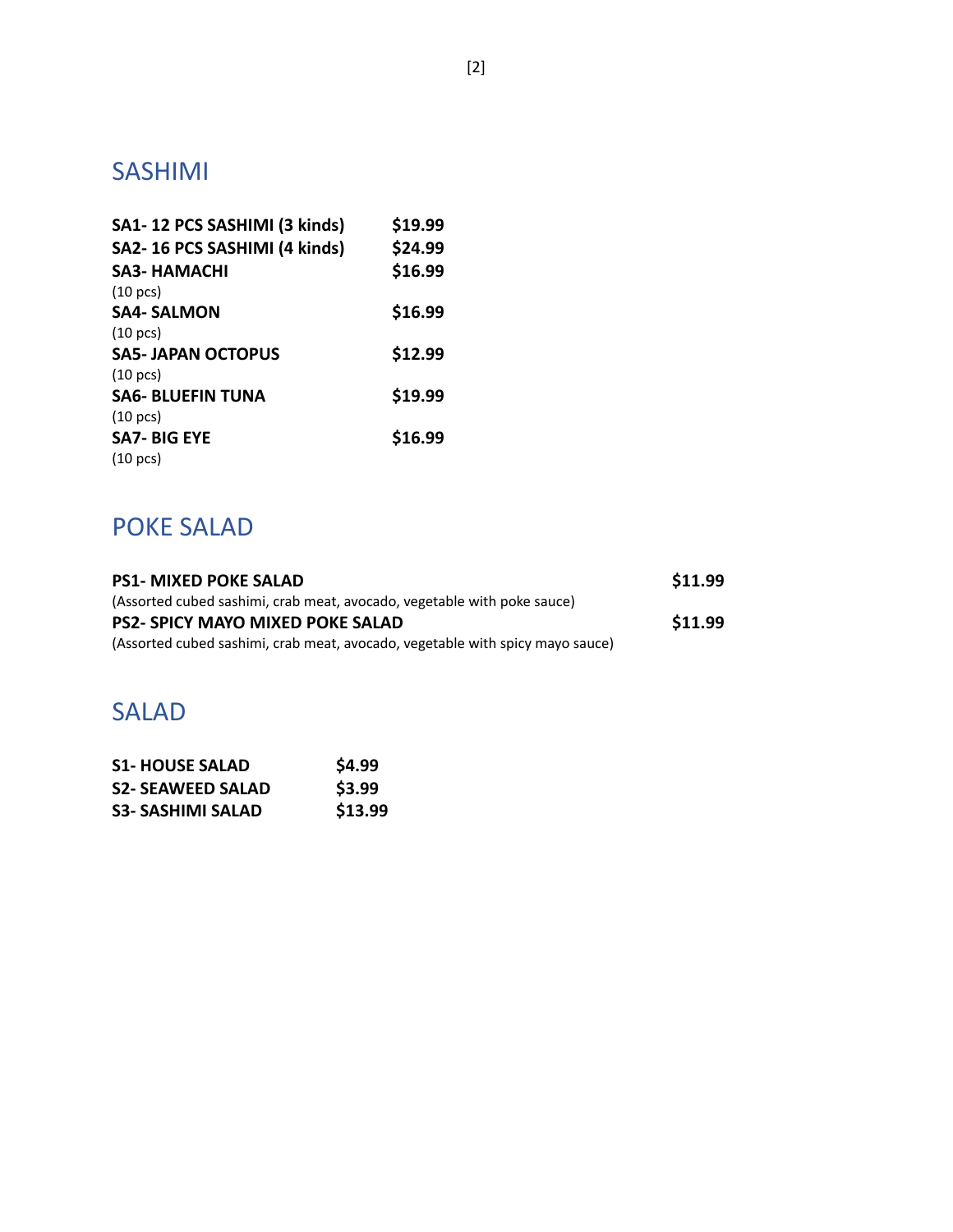#### APPETIZER

| <b>A1- EDAMAME</b>                 |        | \$3.99  |                                         |         |
|------------------------------------|--------|---------|-----------------------------------------|---------|
| (Steamed soybean)                  |        |         | <b>A11- SMALL OCTOPUS FRY</b>           | \$9.99  |
| A2- GYOZA                          |        | \$5.99  | <b>A12- KAKI FRY</b>                    | \$9.99  |
| (Potsticker)                       |        |         | (5pcs)                                  |         |
| <b>A3- TAKOYAKI</b>                | \$7.99 |         | A13- AJI FRY                            | \$6.99  |
| (Octopus ball)                     |        |         | (3pcs; horse mackerel)                  |         |
| <b>A4- FRIED SQUID</b>             |        | \$10.99 | <b>A14- SHRIMP CROQUETTE</b>            | \$9.99  |
| (Deep-fried squid)                 |        |         | (3pcs)                                  |         |
| <b>A5- CHICKEN KARAAGE</b>         |        | \$7.99  | <b>A15- VEGGIE EGGROLL</b>              | \$5.99  |
| (Deep-fried boneless chicken)      |        |         | (4 <sub>pc</sub> s)                     |         |
| <b>A6- CHICKEN KATSU</b>           |        | \$8.99  | <b>A16- VEGGIE TEMPURA</b>              | \$9.99  |
| (Deep-fried chicken cutlet)        |        |         | (8pcs)                                  |         |
| <b>A7- PORK KATSU</b>              |        | \$8.99  | <b>A17- SHRIMP TEMPURA</b>              | \$11.99 |
| (Deep-fried pork cutlet)           |        |         | (5pcs)                                  |         |
| <b>A8- HAMACHI CARPACCIO</b>       |        | \$13.99 | <b>A18- SHRIMP &amp; VEGGIE TEMPURA</b> | \$14.99 |
| (7 <sub>pcs</sub> )                |        |         | (2pcs shrimp, 6pcs veggie)              |         |
| <b>A9- SALMON CARPACCIO</b>        |        | \$13.99 | A19- MISO SOUP                          | \$2.00  |
| (7 <sub>pcs</sub> )                |        |         | <b>A20- STEAMED RICE</b>                | \$2.00  |
| <b>A10-SPICY TUNA POKE W/CHIPS</b> |        | \$13.99 | <b>A21- SUSHI RICE</b>                  | \$2.50  |
| <b>SHRIMP KATSU SANDO</b>          |        | \$8.99  |                                         |         |
| <b>CHICKEN KATSU SANDO</b>         |        | \$8.99  | A-22 - AGEDASHI TOFU                    | \$7.99  |
| <b>PORK KATSU SANDO</b>            |        | \$8.99  |                                         |         |
|                                    |        |         |                                         |         |

# **A12- KAKI FRY \$9.99 A13- AJI FRY \$6.99 A14- SHRIMP CROQUETTE \$9.99 A15- VEGGIE EGGROLL \$5.99 A16- VEGGIE TEMPURA \$9.99 A17- SHRIMP TEMPURA \$11.99 A18- SHRIMP & VEGGIE TEMPURA \$14.99 A19- MISO SOUP \$2.00 A20- STEAMED RICE \$2.00 A21- SUSHI RICE \$2.50**

# SASHIMI DON

| <b>SD1-KIKU CHIRASHI</b>               | \$26.99 |
|----------------------------------------|---------|
| <b>SD2-KIKU BARA CHIRASHI</b>          | \$22.99 |
| <b>SD3- CHIRASHI</b>                   | \$16.99 |
| (Assorted sashimi over rice)           |         |
| <b>SD4- BARA CHIRASHI</b>              | \$11.99 |
| (Assorted cubed sashimi over rice)     |         |
| <b>SD5- MIXED POKE BOWL</b>            | \$12.99 |
| (Assorted marinated sashimi over rice) |         |
| <b>SD6- SALMON UNI DON</b>             | \$14.99 |
| <b>SD7- SALMON IKURA DON</b>           | \$14.99 |
| <b>SD8-HOKKAI DON</b>                  | \$19.99 |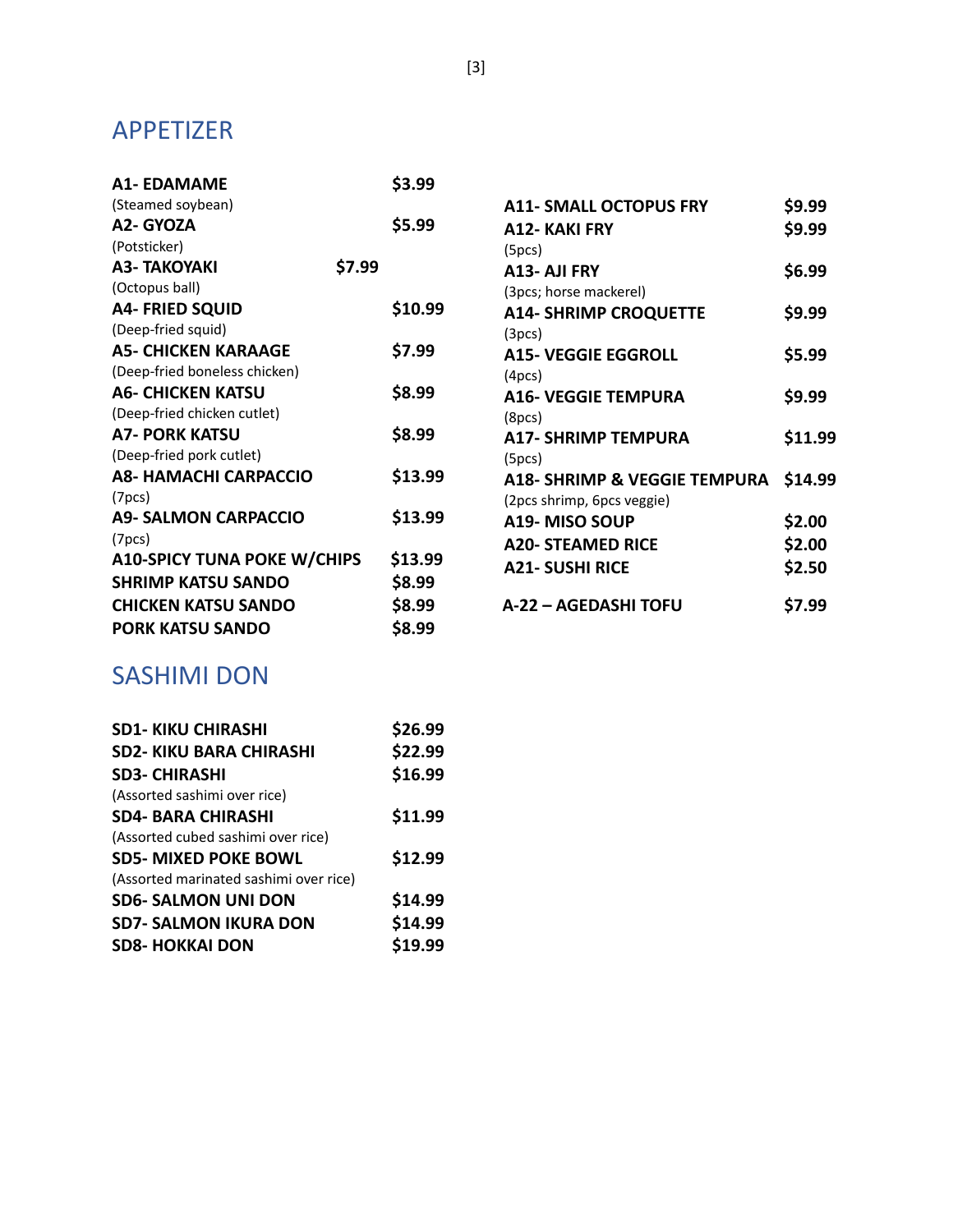# BENTO

| <b>B1- WAGYU YAKINIKU</b>       | \$19.99 |
|---------------------------------|---------|
| <b>B2- BEEF TONGUE YAKINIKU</b> | \$14.99 |

#### DONBURI

| \$15.99 |
|---------|
|         |
| \$11.99 |
|         |
| \$11.99 |
|         |
| \$13.99 |
|         |
| \$11.99 |
|         |
| \$11.99 |
|         |
| \$16.99 |
|         |
| \$12.99 |
| \$12.99 |
|         |

# UDON

| <b>U1- CURRY UDON</b> | \$11.99 |
|-----------------------|---------|
| U2- KITSUNE UDON      | \$11.99 |
| U3- TEMPURA UDON      | \$13.99 |

### RAMEN

(Includes toppings of chashu, boiled egg, corn, green onion)

| <b>M1- SHOYU</b>          | \$13.99 |
|---------------------------|---------|
| <b>M2- SPICY SHOYU</b>    | \$14.99 |
| M3-MISO                   | \$13.99 |
| <b>M4- SPICY MISO</b>     | \$14.99 |
| <b>M5-TONKOTSU</b>        | \$13.99 |
| <b>M6- SPICY TONKOTSU</b> | \$14.99 |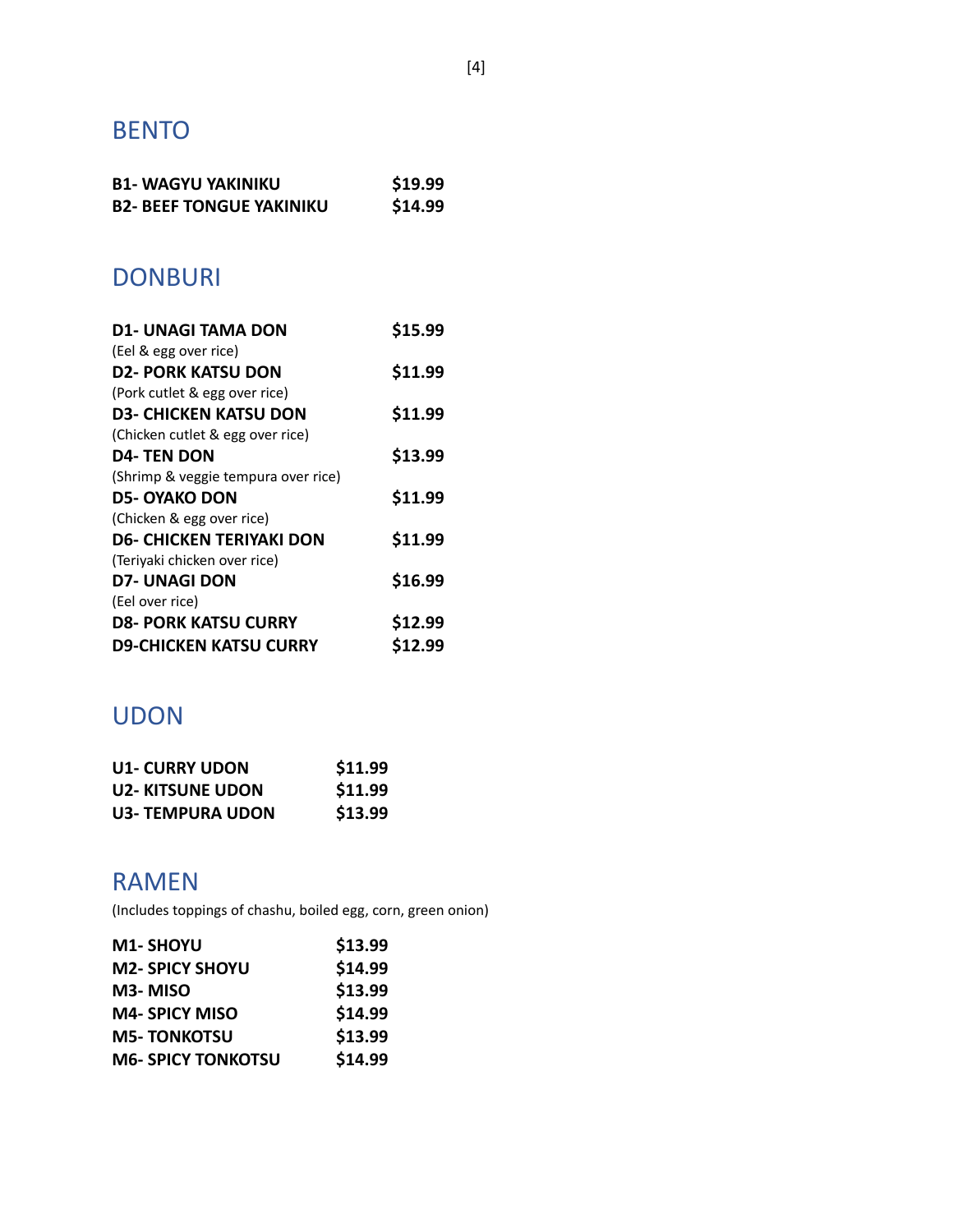#### SUSHI ROLL

*(All rolls may include fish egg, sesame seed, and green onion)*

| <b>R1- CALIFORNIA ROLL</b>                                                       | \$5.99  |
|----------------------------------------------------------------------------------|---------|
| (Crab salad, avocado)                                                            |         |
| <b>R2-49'ER ROLL</b>                                                             | \$14.99 |
| (Salmon, avocado; topped with salmon, sliced lemon)                              |         |
| <b>R3- DRAGON ROLL</b>                                                           | \$15.99 |
| (Shrimp tempura, crab salad; topped with avocado, eel, unagi sauce)              |         |
| <b>R4- SUMO ROLL</b>                                                             | \$15.99 |
| (crab, shrimp tempura, topped salmon, torched w/green onion, unagi & mayo sauce) |         |
| <b>R5- ALASKA ROLL</b>                                                           | \$14.99 |
| (Crab salad, avocado; topped with salmon, tobiko)                                |         |
| <b>R6- FUTOMAKI ROLL</b>                                                         | \$10.99 |
| (Tamago, imitation crab, mushroom, kanpyo, vegetables)                           |         |
| <b>R7- MONSTER ROLL</b>                                                          | \$11.99 |
| (Crab salad, avocado; topped with seaweed salad)                                 |         |
| <b>R8- CHERRY BLOSSOM ROLL</b>                                                   | \$16.99 |
| (Salmon, avocado; topped with tuna, tobiko, obha)                                |         |
| <b>R9- ORANGE BLOSSOM ROLL</b>                                                   | \$16.99 |
| (Tuna, avocado; topped with salmon, tobiko, obha)                                |         |
| <b>R10- MR. SAKE ROLL</b>                                                        | \$14.99 |
| (Salmon, cucumber; topped with salmon, avocado)                                  |         |
| R11- SUNSET CALIFORNIA ROLL                                                      | \$11.99 |
| (Crab salad, avocado; topped with tobiko)                                        |         |
| <b>R12- CRAZY ROLL</b>                                                           | \$15.99 |
| (Crab salad, avocado, cucumber; topped with eel, avocado, unagi sauce)           |         |
| <b>R13- SHRIMP TEMPURA ROLL</b>                                                  | \$12.99 |
| (Crab salad, avocado, cucumber; topped with unagi sauce, tobiko)                 |         |
| <b>R14- SUPER AVOCADO ROLL</b>                                                   | \$14.99 |
| (Fish of chef's choice, cucumber; topped with avocado, unagi sauce, sesame)      |         |
| <b>R15- SALMON IKURA ROLL</b>                                                    | \$16.99 |
| (Salmon, avocado; topped with salmon & ikura)                                    |         |
| <b>R16- RAINBOW ROLL</b>                                                         | \$14.99 |
| (Crab Salad, Avocado, topped with variety of fish)                               |         |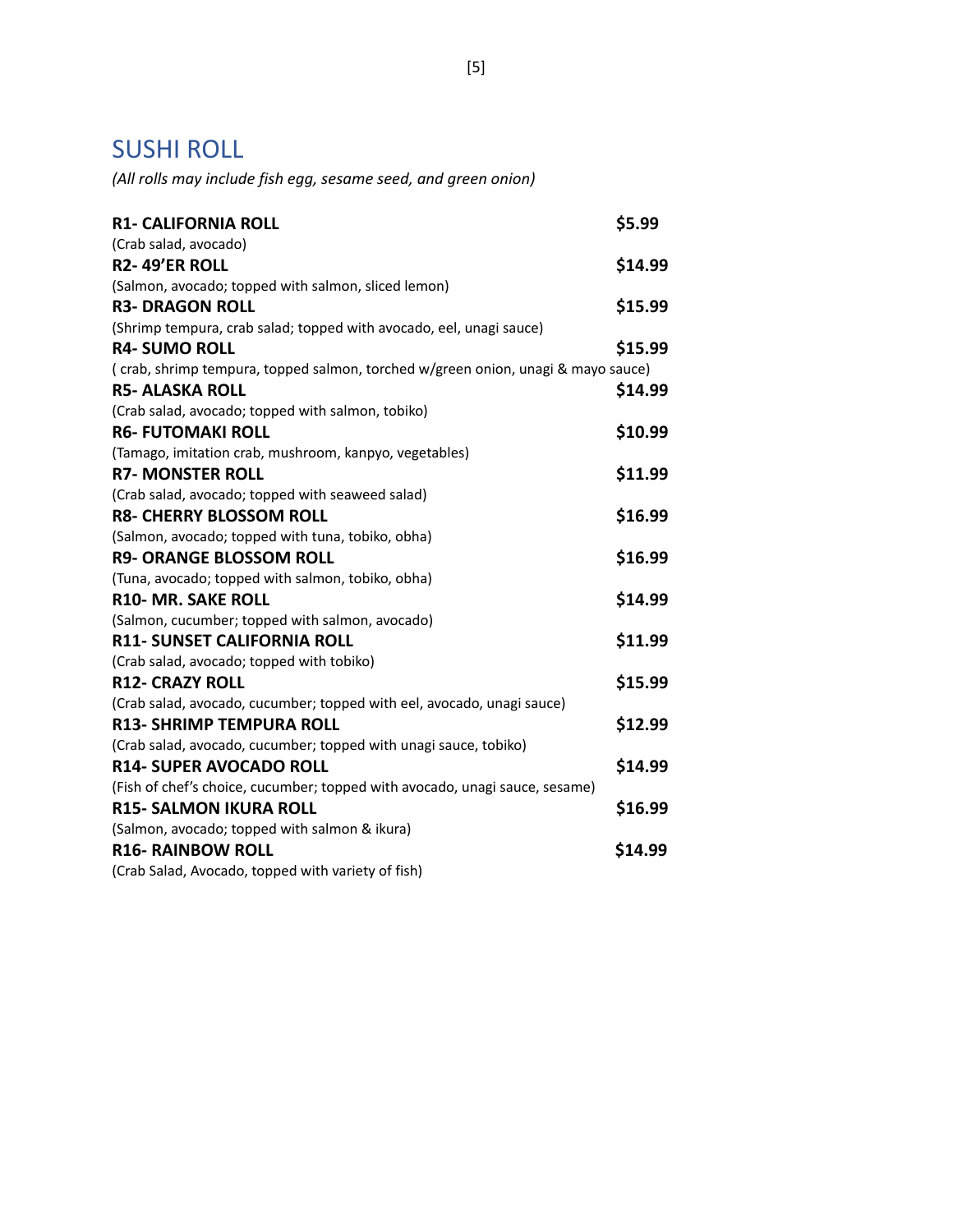# MAKI

| <b>M1-KAPPA MAKI</b>   | \$7.99 |
|------------------------|--------|
| $(2$ rolls)            |        |
| <b>M2-AVOCADO MAKI</b> | \$7.99 |
| $(2$ rolls)            |        |
| <b>M3- NEGIHAMA</b>    | \$9.99 |
| $(2$ rolls)            |        |
| <b>M4- SAKE MAKI</b>   | \$9.99 |
| (2 rolls; salmon)      |        |
| M5- TEKKA MAKI         | \$9.99 |
| (2 rolls; tuna)        |        |
|                        |        |

# SPICY SUSHI ROLL

| <b>SS1- JALAPEÑO CALIFORNIA ROLL</b>                                                                        | \$6.99  |
|-------------------------------------------------------------------------------------------------------------|---------|
| (Crab salad, avocado, jalapeño)                                                                             |         |
| <b>SS2- RED DRAGON ROLL</b>                                                                                 | \$15.99 |
| (Shrimp tempura, crab salad; topped with spicy tuna, spicy mayo, green onion and tobiko)                    |         |
| <b>SS3- CALIFORNIA FRIED ROLL</b>                                                                           | \$10.99 |
| (Crab salad, avocado; topped with spicy mayo, unagi sauce)                                                  |         |
| <b>SS4- MR. KIKU ROLL</b>                                                                                   | \$15.99 |
| (Crab salad, avocado, cucumber; topped with tuna, salmon, shrimp, Hamachi, spicy mayo, unagi sauce, tobiko) |         |
| <b>SS5- MR. MAKI ROLL</b>                                                                                   | \$16.99 |
| (Hamachi, avocado; topped with half salmon, half tuna, spicy mayo, ikura)                                   |         |
| <b>SS6- MR. OSAKA ROLL</b>                                                                                  | \$14.99 |
| (Avocado, cucumber, inari, jalapeño; topped with salmon, tuna, shrimp, spicy mayo, unagi sauce)             |         |
| <b>SS7- ICHIBAN ROLL</b>                                                                                    | \$14.99 |
| (Crab salad, spicy tuna, cucumber; topped with salmon, tuna, green onion, tobiko)                           |         |
| <b>SS8- SPICY JUNO ROLL</b>                                                                                 | \$15.99 |
| (Shrimp tempura, cucumber, spicy tuna; topped with tuna, jalapeño, tobiko)                                  |         |
| <b>SS9- PHOENIX ROLL</b>                                                                                    | \$14.99 |
| (Shrimp tempura, avocado; topped with crab salad, spicy mayo, sriracha, tobiko)                             |         |
| <b>SS10- CRISPY DRAGON ROLL</b>                                                                             | \$13.99 |
| (Crab salad, avocado, shrimp tempura; topped with spicy mayo, unagi sauce)                                  |         |
| <b>SS11- SHRIMP LOVER ROLL</b>                                                                              | \$15.99 |
| (Spicy tuna, shrimp tempura, cucumber; topped with shrimp (2pcs), scallop (1pcs), avocado)                  |         |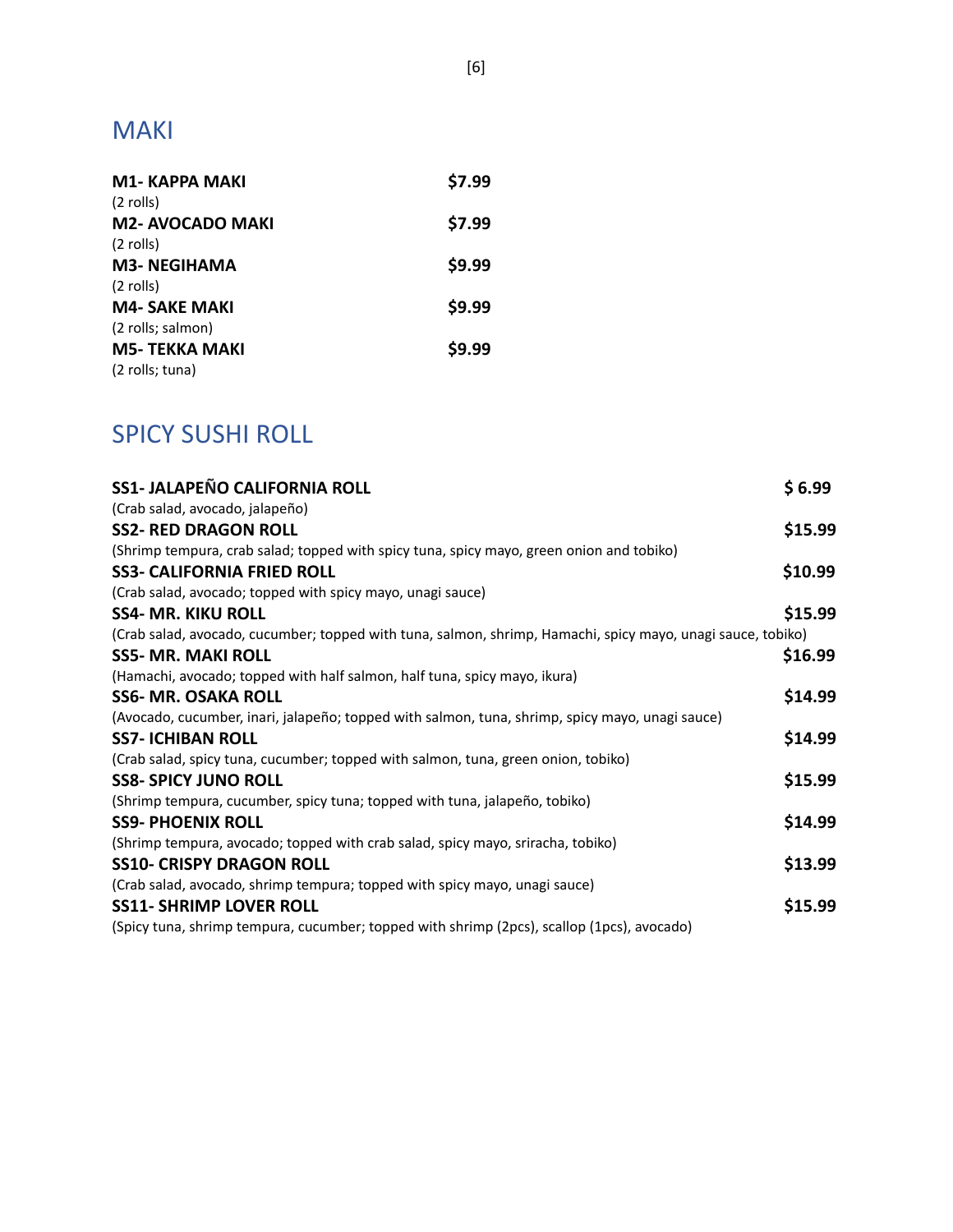# SPECIAL ROLLS

| <b>SR1-LION KING</b>                                                  | \$14.99 |
|-----------------------------------------------------------------------|---------|
| In: crab, avocado                                                     |         |
| Top: salmon, green onion, tobiko                                      |         |
| Dressing: spicy mayo, unagi sauce                                     |         |
| <b>SR2- SPIDER ROLL</b>                                               | \$14.99 |
| In: soft shell crab tempura, crab salad, cucumber, yamagobo, kaiware) |         |
| Top: green onion, tobiko                                              |         |
| Dressing: unagi sauce                                                 |         |
| <b>SR3- BAKED SCALLOPS</b>                                            | \$15.99 |
| In: crab meat, avocado                                                |         |
| Top: scallops, green onion, tobiko                                    |         |
| Dressing: spicy mayo, unagi sauce                                     |         |
| SR4- SALMON CRUNCH ROLL                                               | \$15.99 |
| In: salmon, tempura, crab                                             |         |
| Top: tempura fried, crunchy flakes                                    |         |
| Dressing: unagi sauce, spicy mayo                                     |         |
| <b>SR5- PEPPER TUNA ROLL</b>                                          | \$15.99 |
| In: spicy tuna, cucumber, kaiware                                     |         |
| Top: seared pepper tuna, avocado                                      |         |
| Dressing: unagi sauce, honey wasabi                                   |         |
| <b>SR6- DOUBLE RAINBOW ROLL</b>                                       | \$18.99 |
| In: shrimp tempura, crab                                              |         |
| Top: variety of fish, avocado, mango (seasoning)                      |         |
| <b>SR7- YUMMY ROLL</b>                                                | \$15.99 |
| In: shrimp tempura, crab                                              |         |
| Top: tuna, salmon                                                     |         |
| Dressing: spicy mayo, unagi sauce, crispy yam                         |         |
| <b>SR8- HAWAII ROLL</b>                                               | \$15.99 |
| In: shrimp tempura, crab                                              |         |
| Top: tuna                                                             |         |
| Dressing: spicy mayo, unagi sauce, macadamia nuts                     |         |
| <b>SR9- VEGGIE POKE ROLL</b>                                          | \$12.99 |
| In: takuan, yamagobo, cucumber, avocado                               |         |
| Top: avocado                                                          |         |
| Dressing: poke sauce, seaweed salad                                   |         |
| <b>SR10- GARDEN ROLL</b>                                              | \$10.99 |
| In: spring mix, takuan, cucumber, yamagobo                            |         |
| <b>SR11- FRUITY SAKE (seasoning)</b>                                  | \$15.99 |
| In: salmon, crab, mango                                               |         |
| Top: salmon, mango                                                    |         |
| Dressing: mango sauce, unagi sauce                                    |         |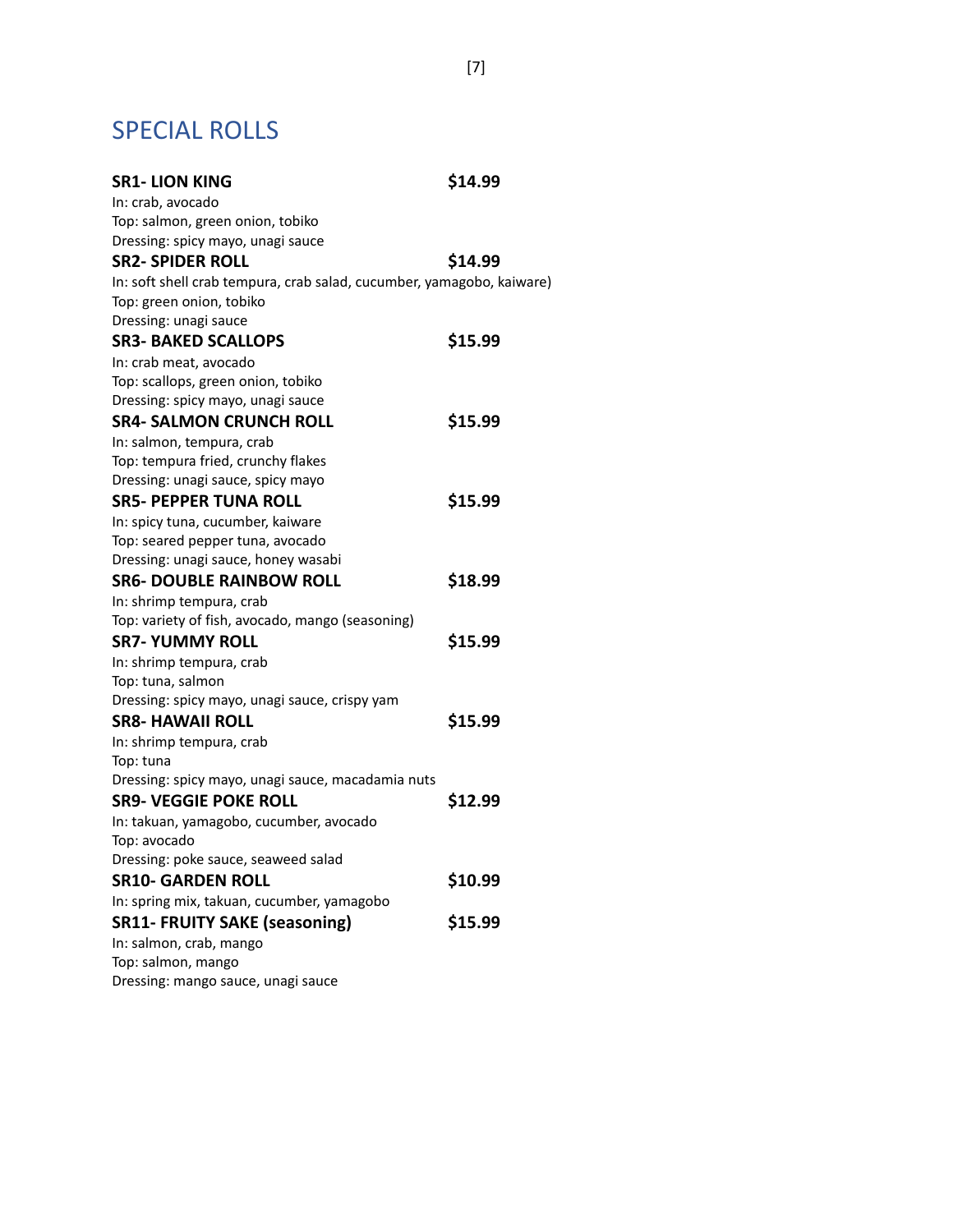# SIGNATURE COMBOS

| <b>TRIPLE DELIGHTS</b>                                                    | \$19.99 |
|---------------------------------------------------------------------------|---------|
| Sashimi: tuna (3), salmon (3), Hamachi (3)<br>$\circ$                     |         |
| Nigiri: tuna (1), salmon (1), Hamachi (1)<br>$\circ$                      |         |
| Maki: tuna (3), salmon (3)<br>$\circ$                                     |         |
| <b>KIKU SIGNATURE ROLL COMBO</b>                                          | \$99.99 |
| Orange Blossom<br>$\circ$                                                 |         |
| Double Rainbow<br>$\circ$                                                 |         |
| Dragon<br>$\circ$                                                         |         |
| Red Dragon<br>$\circ$                                                     |         |
| Mr. Maki<br>$\circ$                                                       |         |
| Sumo<br>$\circ$                                                           |         |
| <b>TUNA DELUXE COMBO</b>                                                  | \$34.99 |
| Sashimi (5pcs)<br>$\circ$                                                 |         |
| Nigiri (2pcs)<br>$\circ$                                                  |         |
| Tuna Poke<br>$\circ$                                                      |         |
| Pepper Tuna Roll<br>$\circ$                                               |         |
| <b>SALMON DELUXE COMBO</b>                                                | \$29.99 |
| Sashimi (5pcs)<br>$\circ$                                                 |         |
| Nigiri (2pcs)<br>$\circ$                                                  |         |
| Salmon Poke<br>$\circ$                                                    |         |
| Salmon Crunch Roll<br>$\circ$                                             |         |
| <b>MINI VEGGIE COMBO</b>                                                  | \$24.99 |
| Green Salad<br>$\circ$                                                    |         |
| $\circ$ Inari (2pcs)                                                      |         |
| Veggie Poke Roll<br>$\circ$                                               |         |
| Garden Roll<br>$\circ$                                                    |         |
| <b>KIKU OMAKASE</b>                                                       |         |
| (Chef's choice only)                                                      |         |
| A. Nigiri (5), Sashimi (12)                                               | \$34.99 |
| B. Nigiri (10), Sashimi (16)                                              | \$49.99 |
|                                                                           |         |
| KIKU SASHIMI DELUXE (27 PCS)                                              | \$49.99 |
| Tuna, Salmon Hamachi, Tai, Hirame, Albacore, Shrimp, Octopus, Kampachi (3 |         |
| KIKU SUSHI PARTY TRAY (28 PCS)                                            | \$59.99 |
|                                                                           |         |
| Nigiri 4 PCS each - Hotate, Eel, Salmon, Tuna, Hamachi                    |         |

California Roll with Ikura (8)

#### **KIKU SASHIMI SPECIAL \$27.99**

Tuna(3) ,Salman(3), Hamachi(3), Amaebi(1), Scallop(2), Octopus(2), Ikura

PCS each, No Substitute)